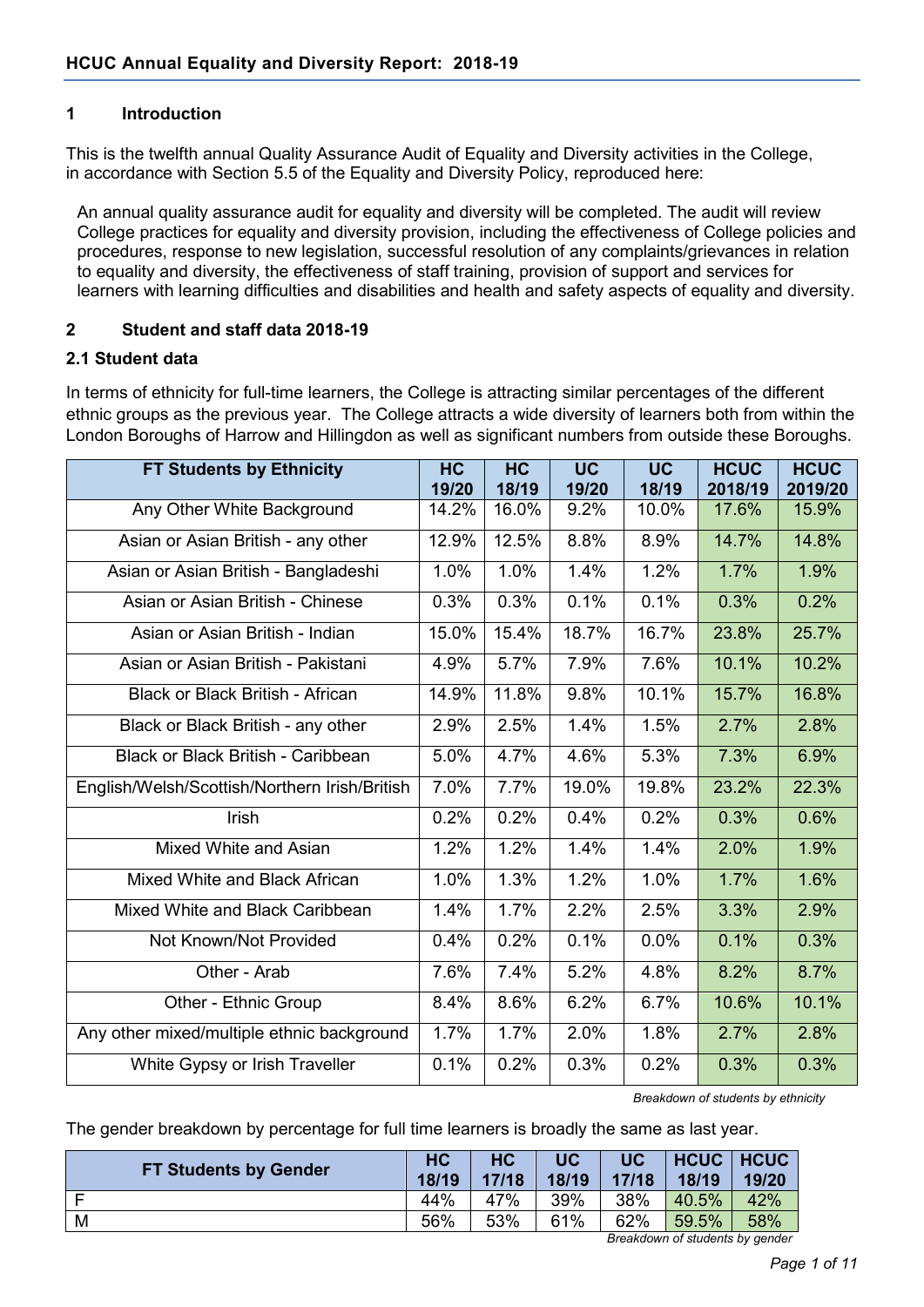## **2.2 Student measures of success**

**Ethnicity:** Student success rates for 2018/19 are higher than 17/18 and they remain high across most ethnicity groups. All groups except Black Caribbean are above QAR national average and all are within 5% of the college average (which is the target the College sets itself), apart from Black Caribbean. This will be an area for improvement in 2019/20.

| <b>Ethnicity</b>       | <b>HC</b><br>18/19<br>QAR | <b>UC</b><br>QAR<br>18/19 | <b>HCUC</b><br>QAR<br>17/18 | <b>HCUC</b><br><b>QAR</b><br>18/19 | <b>QAR Nat</b><br>Avg 17/18 |
|------------------------|---------------------------|---------------------------|-----------------------------|------------------------------------|-----------------------------|
| Any Other              | 91.09%                    | 89.65%                    | 87.52%                      | 90.42%                             | 86.90%                      |
| Bangladeshi            | 88.89%                    | 91.42%                    | 89.51%                      | 90.88%                             | 87.83%                      |
| <b>Black African</b>   | 87.83%                    | 88.28%                    | 83.54%                      | 88.10%                             | 85.97%                      |
| <b>Black Caribbean</b> | 81.30%                    | 80.36%                    | 80.57%                      | 80.64%                             | 83.09%                      |
| <b>Black Other</b>     | 86.58%                    | 84.00%                    | 83.99%                      | 85.19%                             | 84.29%                      |
| Chinese                | 93.33%                    | 91.67%                    | 84.09%                      | 92.86%                             | 89.95%                      |
| Indian                 | 91.50%                    | 91.10%                    | 88.98%                      | 91.25%                             | 88.42%                      |
| Mixed                  | 86.65%                    | 83.98%                    | 82.72%                      | 84.93%                             | 82.65%                      |
| <b>Other Asian</b>     | 92.78%                    | 90.80%                    | 89.42%                      | 91.92%                             | 87.76%                      |
| Pakistani              | 91.95%                    | 89.16%                    | 87.70%                      | 89.97%                             | 85.64%                      |
| Unknown                | 84.21%                    | 100.00%                   | 86.84%                      | 86.96%                             | 84.72%                      |
| White                  | 91.52%                    | 87.82%                    | 86.12%                      | 89.22%                             | 85.88%                      |
| Total                  | 90.65%                    | 88.45%                    | 86.62%                      | 89.38%                             | 85.87%                      |

*Success by Ethnicity; all qualifications including functional skills/GCSE Eng & Maths*

**Gender:** In terms of success by gender, the female /male gap, has risen from 1.65% to 3.26%.

|        | <b>HC</b> | <b>UC</b> | <b>HCUC</b> | <b>HCUC</b> | QAR     |
|--------|-----------|-----------|-------------|-------------|---------|
| Gender | QAR       | QAR       | QAR         | QAR         | Nat Avg |
|        | 17/18     | 17/18     | 17/18       | 18/19       | 17/18   |
|        | 87.73%    | 87.10%    | 87.44%      | 90.99%      | 86.26%  |
| М      | 86.53%    | 85.33%    | 85.79%      | 87.73%      | 85.46%  |
| Total  | 87.24%    | 86.10%    | 86.62%      | 89.38%      | 85.87%  |

*Success rates by gender; all qualifications including functional skills/GCSE Eng & Maths*

#### **Socio-economic disadvantage**

In the table below 'from deprived area postcode' – indicates learners living in postcodes identified as areas of socio-economic disadvantage. In 2017/18 these learners performed 2.88% lower than those without a socio-economic disadvantage. This reduced to 1.04% in 2018/19.

|                                | <b>HC</b> | <b>UC</b> | <b>HCUC</b> | <b>HCUC QAR</b> |
|--------------------------------|-----------|-----------|-------------|-----------------|
| <b>Economic Disadvantage</b>   | QAR       | QAR       | QAR         | 18/19           |
|                                | 18/19     | 18/19     | 17/18       |                 |
| from deprived area - postcode  | 88.99%    | 88.46%    | 84.51 %     | 88.60%          |
| Not applicable or not provided | 90.94%    | 88.44%    | 87.34%      | 89.64%          |
| <b>Total</b>                   | 90.65%    | 88.45%    | 86.62%      | 89.38%          |

*Postcode analysis for Socio-economic disadvantage: all qualifications including functional skills/GCSE Eng & Maths*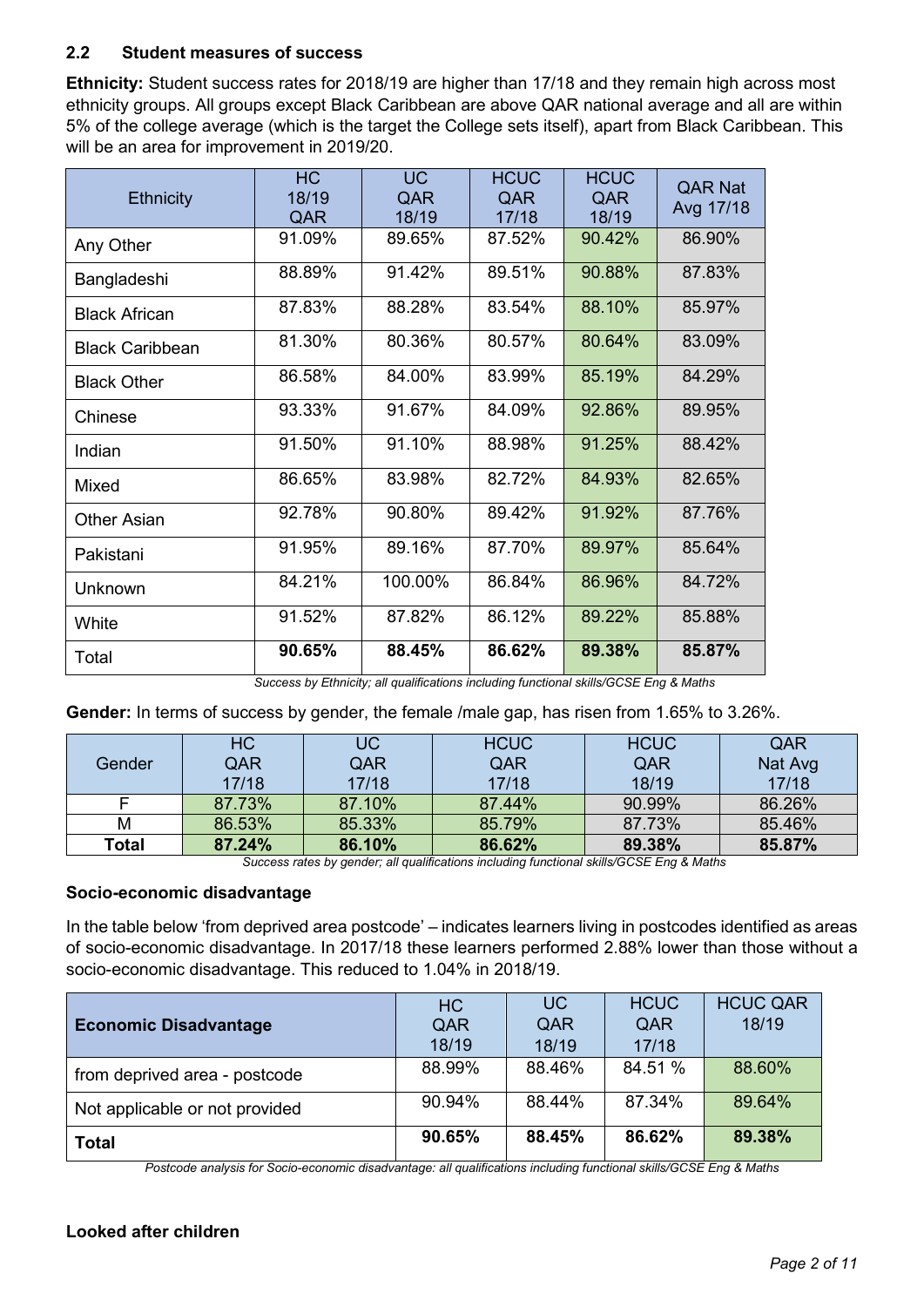The achievement of Looked after children shows they perform 3.41% lower than students that are not looked after but an improvement overall on 17/18 achievements.

| <b>Looked After</b> | <b>HC</b><br>QAR<br>18/19 | UC.<br>QAR<br>18/19 | <b>HCUC</b><br>Leavers<br>18/19 | <b>HCUC</b><br>QAR<br>17/18 | <b>HCUC</b><br>QAR<br>18/19 |
|---------------------|---------------------------|---------------------|---------------------------------|-----------------------------|-----------------------------|
| No                  | 90.76%                    | 88.57%              | 18720                           | 86.65%                      | 89.94%                      |
| Yes                 | 88.30%                    | 84.76%              | 720                             | 85.67%                      | 86.53%                      |
| <b>Total</b>        | 90.65%                    | 88.45%              | 19440                           | 86.62%                      | 89.38%                      |

*Looked after success rates all qualifications including functional skills/GCSE Maths and Eng*

#### **Looked After Students Destinations 18/19:**

|                                                                                                              | HC                                 |               | <b>UC</b>                          |                     | <b>HCUC</b>                        |       |
|--------------------------------------------------------------------------------------------------------------|------------------------------------|---------------|------------------------------------|---------------------|------------------------------------|-------|
| <b>Destination</b>                                                                                           | Looked<br>After<br><b>Students</b> | $\frac{0}{0}$ | Looked<br>After<br><b>Students</b> | $\frac{0}{0}$       | Looked<br>After<br><b>Students</b> | $\%$  |
| Continuing                                                                                                   | 3                                  | 2.0%          | 6                                  | 3.9%                | 9                                  | 3.0%  |
| <b>HE - Related to Course</b>                                                                                | 3                                  | 2.0%          | 1                                  | 0.6%                | $\overline{4}$                     | 1.3%  |
| HE - unspecified                                                                                             | $\mathbf 0$                        | 0.0%          | $\overline{7}$                     | 4.5%                | $\overline{7}$                     | 2.3%  |
| In paid employment for 16<br>hours or more per week -<br><b>Related to Course</b>                            | $\mathbf 1$                        | 0.7%          | $\overline{2}$                     | 1.3%                | $\overline{3}$                     | 1.0%  |
| In paid employment for 16<br>hours or more per week -<br><b>Unrelated to Course</b>                          | $\overline{3}$                     | 2.0%          | $\overline{3}$                     | 1.9%                | $\overline{6}$                     | 2.0%  |
| In paid employment for 16<br>hours or more per week -<br>unspecified                                         | $\overline{0}$                     | 0.0%          | $\overline{3}$                     | 1.9%                | $\overline{3}$                     | 1.0%  |
| In paid employment for less<br>than 16 hours per week -<br><b>Related to Course</b>                          | $\mathbf 0$                        | 0.0%          | $\mathbf{1}$                       | 0.6%                | $\overline{1}$                     | 0.3%  |
| In paid employment for less<br>than 16 hours per week -<br><b>Unrelated to Course</b>                        | $\mathbf{1}$                       | 0.7%          | $\overline{0}$                     | 0.0%                | $\overline{1}$                     | 0.3%  |
| Learner returning home                                                                                       | 1                                  | 0.7%          | $\overline{0}$                     | 0.0%                | $\overline{1}$                     | 0.3%  |
| <b>New Course at HCUC</b>                                                                                    | 93                                 | 61.6%         | 86                                 | 55.8%               | 179                                | 58.7% |
| Not in paid employment,<br>looking for work and<br>available to start work                                   | $\overline{4}$                     | 2.6%          | 6                                  | 3.9%                | 10                                 | 3.3%  |
| Not in paid employment,<br>not looking for work and/or<br>not available to start work<br>(including retired) | $\mathbf 0$                        | 0.0%          | $\overline{2}$                     | 1.3%                | $\overline{2}$                     | 0.7%  |
| Other FE* (Full-time)                                                                                        | 26                                 | 17.2%         | 22                                 | $14.\overline{3\%}$ | 48                                 | 15.7% |
| Other FE* (Part-time)                                                                                        | 8                                  | 5.3%          | 6                                  | 3.9%                | 14                                 | 4.6%  |
| Other outcome - not listed                                                                                   | $\overline{5}$                     | 3.3%          | $\overline{6}$                     | 3.9%                | 11                                 | 3.6%  |
| Supported independent<br>living                                                                              | 1                                  | 0.7%          | $\overline{0}$                     | 0.0%                | $\mathbf{1}$                       | 0.3%  |
| Supported Internship                                                                                         | 1                                  | 0.7%          | $\mathbf 0$                        | 0.0%                | $\overline{1}$                     | 0.3%  |
| Traineeship                                                                                                  | 1                                  | 0.7%          | $\mathbf 0$                        | 0.0%                | $\mathbf{1}$                       | 0.3%  |
| Unable to contact learner                                                                                    | $\mathbf 0$                        | 0.0%          | $\overline{2}$                     | 1.3%                | $\overline{2}$                     | 0.7%  |
| <b>Total</b>                                                                                                 | 151                                |               | 154                                |                     | 305                                |       |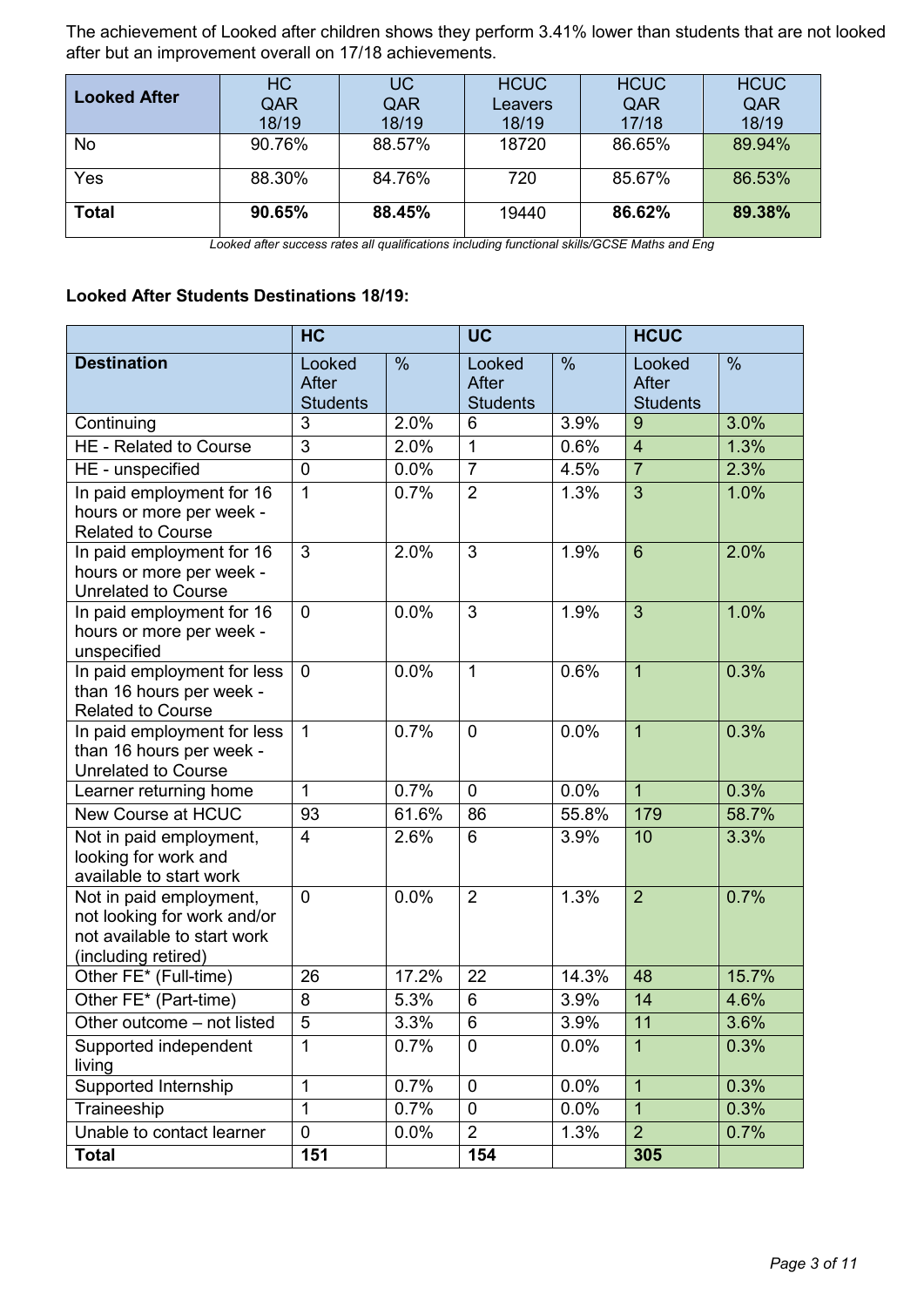## **High Needs**

In 2018/19 HCUC has seen an increase in High Needs learners. This follows similar increases in the previous 3 years. As with last year the College supported the majority (80%) of these students on mainstream courses.

High Needs students' success rates increased from the previous year. The gap also narrowed to 1.98 from 4.71% last year.

| <b>High Needs</b> | <b>HC</b><br>QAR<br>18/19 | <b>UC</b><br>QAR<br>18/19 | <b>HCUC QAR</b><br>17/18 | <b>HCUC</b><br>QAR<br>18/19 |
|-------------------|---------------------------|---------------------------|--------------------------|-----------------------------|
| No                | 90.73%                    | 88.57%                    | 86.78%                   | 89.47%                      |
| Yes               | 89.32%                    | 85.55%                    | 82.07%                   | 87.49%                      |
| <b>Total</b>      | 90.65%                    | 88.45%                    | 86.56%                   | 89.38%                      |

*High Needs success rates 2017/18: all qualifications including functional skills/GCSE Eng & Maths*

|                                       | <b>HCUC</b>    |                   |             |                |  |  |
|---------------------------------------|----------------|-------------------|-------------|----------------|--|--|
|                                       | <b>Leavers</b> | <b>Completers</b> | <b>Pass</b> | 18/19<br>QAR % |  |  |
| A Level                               | 3              | 3                 | 3           | 100.00%        |  |  |
| <b>AS Level</b>                       | 3              | 3                 | 3           | 100.00%        |  |  |
| Award                                 | 24             | 23                | 23          | 95.83%         |  |  |
| <b>Basic Skills Maths and English</b> | 287            | 269               | 208         | 72.47%         |  |  |
| Certificate                           | 162            | 154               | 150         | 92.59%         |  |  |
| Diploma                               | 190            | 186               | 181         | 95.26%         |  |  |
| <b>ESOL</b>                           | 1              | 1                 | 1           | 100.00%        |  |  |
| <b>GCSE Maths and English</b>         | 188            | 180               | 177         | 94.15%         |  |  |
| Other non-reg                         | 37             | 37                | 37          | 100.00%        |  |  |
| <b>Total</b>                          | 895            | 856               | 783         | 87.49%         |  |  |

*High Needs success rates 2018/19`: all qualifications including functional skills/GCSE Eng & Maths*

High Needs learners perform well on their main vocational course when compared to all students on the same programmes.

| <b>All</b><br>students on the same<br>programme as High<br><b>Needs</b><br>learners | <b>Leavers</b> | <b>Completers</b> | <b>Pass</b> | 18/19<br>QAR % |
|-------------------------------------------------------------------------------------|----------------|-------------------|-------------|----------------|
| High needs - No (Main Vocational   5717<br>Course)                                  |                | 5264              | 4906        | 85.8%          |
| High Needs - Yes (Main vocational<br>course)                                        | 195            | 195               | 192         | 98.5%          |

High Needs learners do not perform as well as other students for English and Maths. However, this is an 3% improvement on 17/18 for both HC and UC. This will be a continued area for improvement in 19/20.

| <b>High Needs</b> | <b>Basic Skills</b><br>Maths and<br>English HCUC | <b>HCUC</b><br><b>GCSE</b><br>QAR | <b>HCUC</b><br><b>GCSE</b><br><b>Maths High</b><br>Grades | <b>HCUC</b><br><b>GCSE</b><br>Eng High |
|-------------------|--------------------------------------------------|-----------------------------------|-----------------------------------------------------------|----------------------------------------|
|-------------------|--------------------------------------------------|-----------------------------------|-----------------------------------------------------------|----------------------------------------|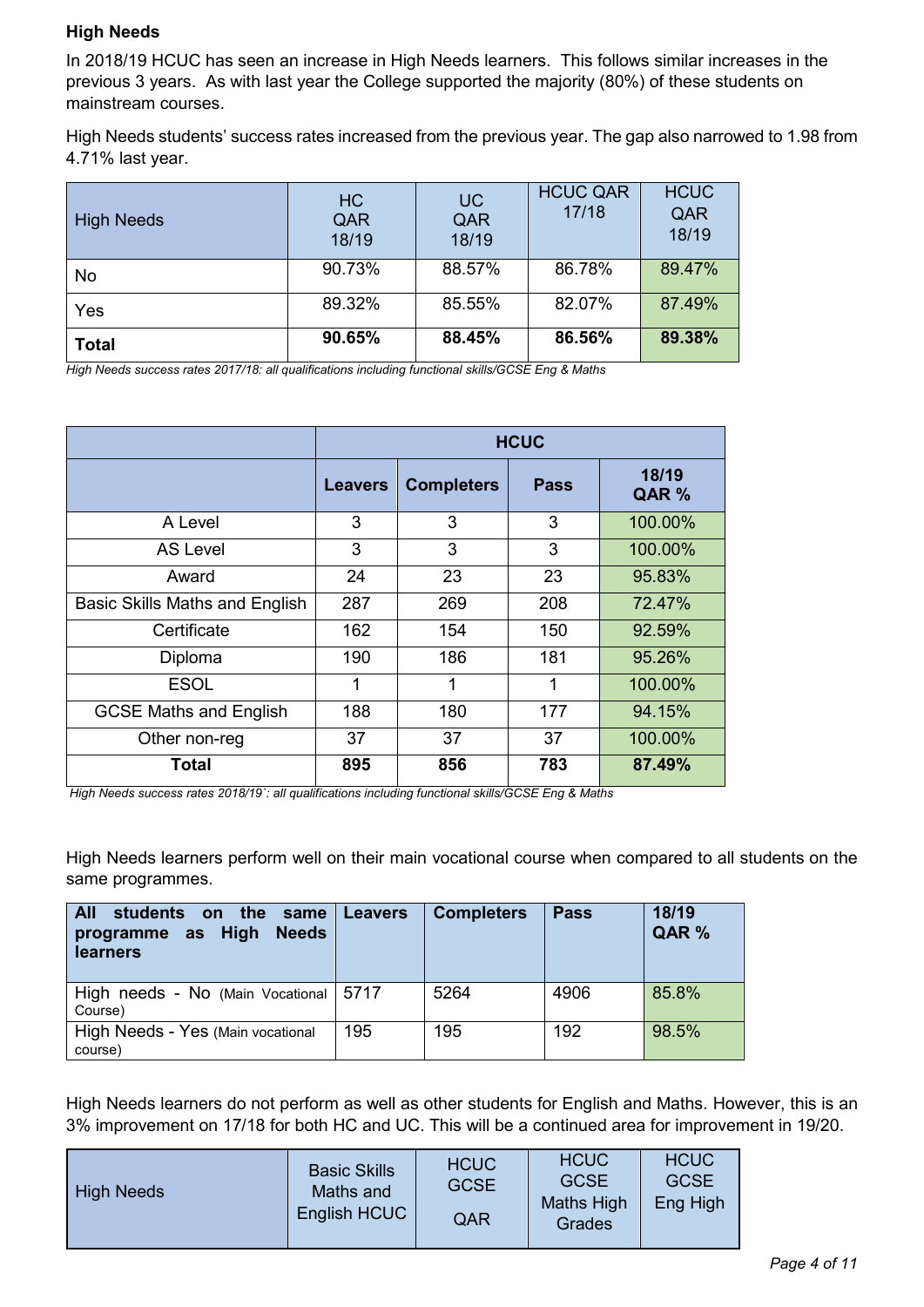|              | QAR<br>18/19 | 18/19 | 18/19 | Grades<br>18/19 |
|--------------|--------------|-------|-------|-----------------|
| No           | 85.6%        | 90.6% | 27.4% | 28.9%           |
| Yes          | 72.5%        | 94.1% | 18.5% | 15.0%           |
| <b>Total</b> | 84.7%        | 90.8% | 27.0% | 28.2%           |

The majority of High needs learners have progressed on to new courses.

|                                                                                                                        | <b>HC</b>                               |                                | <b>UC</b>                               |                                | <b>HCUC</b>                                    |                                |
|------------------------------------------------------------------------------------------------------------------------|-----------------------------------------|--------------------------------|-----------------------------------------|--------------------------------|------------------------------------------------|--------------------------------|
| <b>Destination</b>                                                                                                     | High<br><b>Needs</b><br><b>Students</b> | Positive<br><b>Destination</b> | High<br><b>Needs</b><br><b>Students</b> | Positive<br><b>Destination</b> | <b>High</b><br><b>Needs</b><br><b>Students</b> | Positive<br><b>Destination</b> |
| Apprenticeship                                                                                                         | $\Omega$                                | 0.0%                           | 9                                       | 4.6%                           | 9                                              | 2.3%                           |
| Continuing                                                                                                             | 16                                      | 8.0%                           | 18                                      | 9.2%                           | 34                                             | 8.6%                           |
| Gap year before starting<br>HE.                                                                                        | $\mathbf{1}$                            | 0.5%                           | $\mathbf 0$                             | 0.0%                           | $\mathbf{1}$                                   | 0.3%                           |
| HE - Related to Course                                                                                                 | 3                                       | 1.5%                           | $\overline{2}$                          | 1.0%                           | $\overline{5}$                                 | 1.3%                           |
| HE - unspecified                                                                                                       | $\overline{3}$                          | 1.5%                           | $\overline{7}$                          | 3.6%                           | 10                                             | 2.5%                           |
| In paid employment for<br>16 hours or more per<br>week - Related<br>to<br>Course                                       | $\overline{0}$                          | 0.0%                           | $\overline{5}$                          | 2.6%                           | 5                                              | 1.3%                           |
| In paid employment for<br>16 hours or more per<br>week - Unrelated to<br>Course                                        | $\mathbf 0$                             | 0.0%                           | 3                                       | 1.5%                           | 3                                              | 0.8%                           |
| In paid employment for<br>16 hours or more per<br>week - unspecified                                                   | $\overline{1}$                          | 0.5%                           | $\overline{0}$                          | 0.0%                           | $\mathbf{1}$                                   | 0.3%                           |
| In paid employment for<br>less than 16 hours per<br>week -<br>Related<br>to<br>Course                                  | $\mathbf{0}$                            | 0.0%                           | 1                                       | 0.5%                           | $\mathbf{1}$                                   | 0.3%                           |
| In voluntary work                                                                                                      | $\mathbf{1}$                            | 0.5%                           | $\overline{0}$                          | 0.0%                           | $\mathbf{1}$                                   | 0.3%                           |
| Learner returning home                                                                                                 | $\mathbf 0$                             | 0.0%                           | $\mathbf{1}$                            | 0.5%                           | $\mathbf{1}$                                   | 0.3%                           |
| New Course at HCUC                                                                                                     | 132                                     | 65.7%                          | $\overline{1}16$                        | 59.2%                          | 248                                            | 62.5%                          |
| Not in paid employment,<br>looking for work and<br>available to start work                                             | 2                                       | 1.0%                           | $\overline{4}$                          | 2.0%                           | 6                                              | 1.5%                           |
| Not in paid employment,<br>not looking for work<br>and/or not available to<br>start<br>work<br>(including)<br>retired) | $\mathbf 0$                             | 0.0%                           | $\overline{2}$                          | 1.0%                           | $\overline{2}$                                 | 0.5%                           |
| Other FE* (Full-time)                                                                                                  | 20                                      | 10.0%                          | 12                                      | 6.1%                           | 32                                             | 8.1%                           |
| Other FE* (Part-time)                                                                                                  | $\overline{2}$                          | 1.0%                           | $\mathbf{1}$                            | 0.5%                           | 3                                              | 0.8%                           |
| Other outcome - not<br>listed                                                                                          | $\overline{7}$                          | 3.5%                           | 4                                       | 2.0%                           | 11                                             | 2.8%                           |
| Supported Internship                                                                                                   | 11                                      | 5.5%                           | $6\phantom{1}$                          | 3.1%                           | 17                                             | 4.3%                           |
| Traineeship                                                                                                            | $\mathbf{1}$                            | 0.5%                           | $\overline{2}$                          | 1.0%                           | 3                                              | 0.8%                           |
| Unable<br>contact<br>to<br>learner                                                                                     | $\mathbf 0$                             | 0.0%                           | 3                                       | 1.5%                           | 3                                              | 0.8%                           |
| <b>Total</b>                                                                                                           | 201                                     |                                | 196                                     |                                | 397                                            |                                |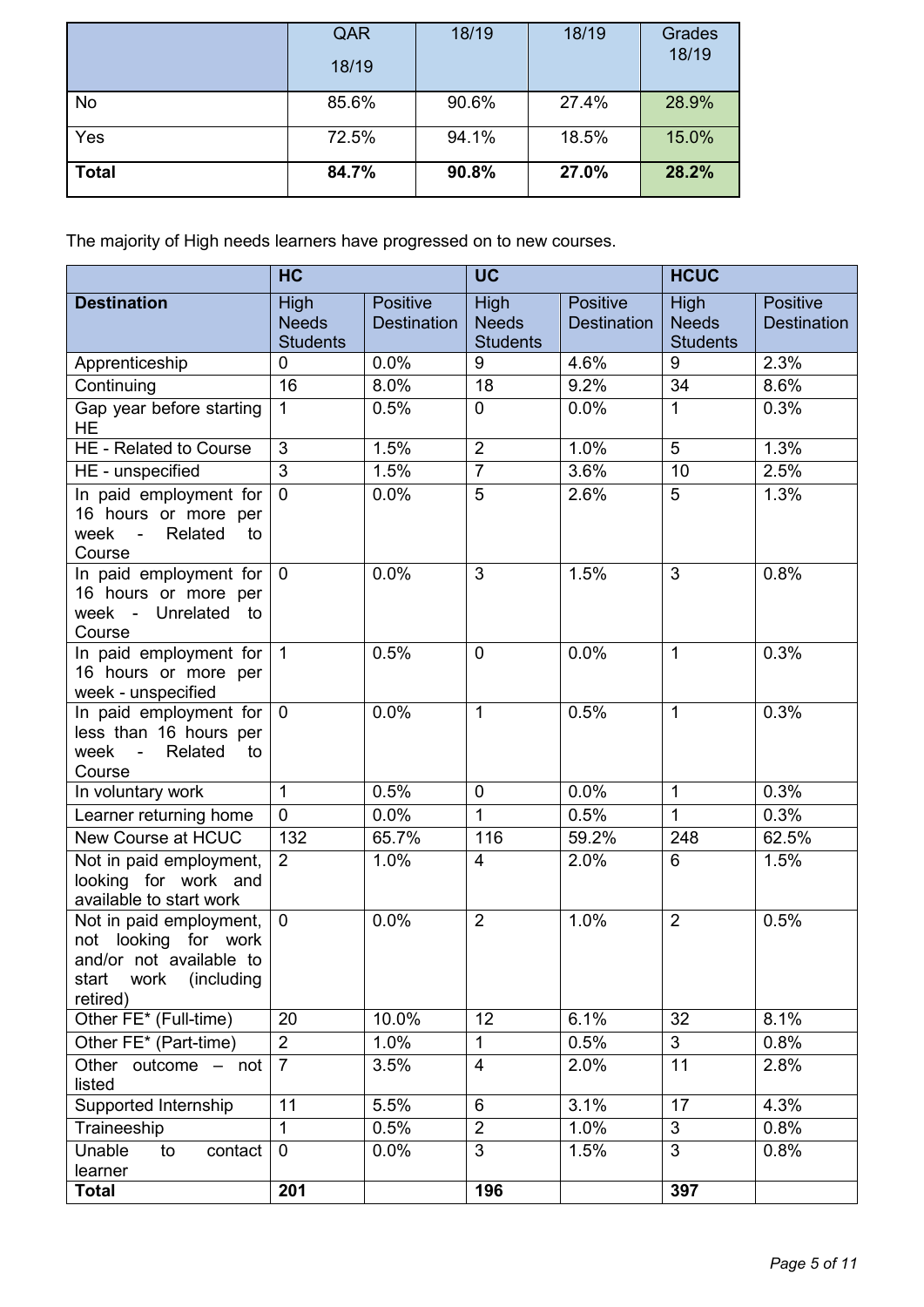**Learning Difficulty:** Those learners that declare a learning difficulty have shown QAR rates which have a gap which is at 4.43% compared to 3.88% last year. We will be reviewing the support needed for students with declared dyscalculia as the issue is retention. This will be an area for improvement in 2019/20.

|                                                     | <b>HC</b> | <b>UC</b> | <b>HCUC</b> | <b>HCUC</b> | <b>HCUC</b> |
|-----------------------------------------------------|-----------|-----------|-------------|-------------|-------------|
| <b>Learning Difficulty</b>                          | QAR       | QAR       | Leavers     | QAR         | QAR         |
|                                                     | 18/19     | 18/19     | 18/19       | 17/18       | 18/19       |
| <b>Autism Spectrum</b><br><b>Disorder</b>           | 91.19%    | 87.36%    | 333         | 82.11%      | 89.19%      |
| <b>Dyscalculia</b>                                  | 38.46%    | 71.43%    | 27          | 80.95%      | 55.56%      |
| <b>Dyslexia</b>                                     | 85.15%    | 82.41%    | 391         | 81.16%      | 83.12%      |
| <b>Moderate Learning</b><br><b>Difficulty</b>       | 87.26%    | 79.80%    | 462         | 84.39%      | 83.98%      |
| <b>Multiple Learning</b><br><b>Difficulties</b>     | 100.00%   | 100.00%   | 11          | 100.00%     | 100.00%     |
| Not Known/Not<br>Provided                           | 100.00%   | 100.00%   | 32          | 94.59%      | 100.00%     |
| Other                                               | 86.49%    | 87.59%    | 182         | 84.14%      | 87.36%      |
| <b>Other Specific</b><br><b>Learning Difficulty</b> | 100.00%   | 78.72%    | 55          | 73.77%      | 81.82%      |
| Severe Learning<br><b>Difficulty</b>                | 91.49%    | 75.00%    | 59          | 85.53%      | 88.14%      |
| <b>Has Learning</b><br><b>Difficulty</b>            | 87.85%    | 83.48%    | 1552        | 83.11%      | 85.31%      |
| <b>No Learning</b><br><b>Difficulty</b>             | 90.89%    | 88.89%    | 17888       | 86.99%      | 89.74%      |

*Success rates by learning difficulty: all qualifications including functional skills/GCSE Eng & Maths*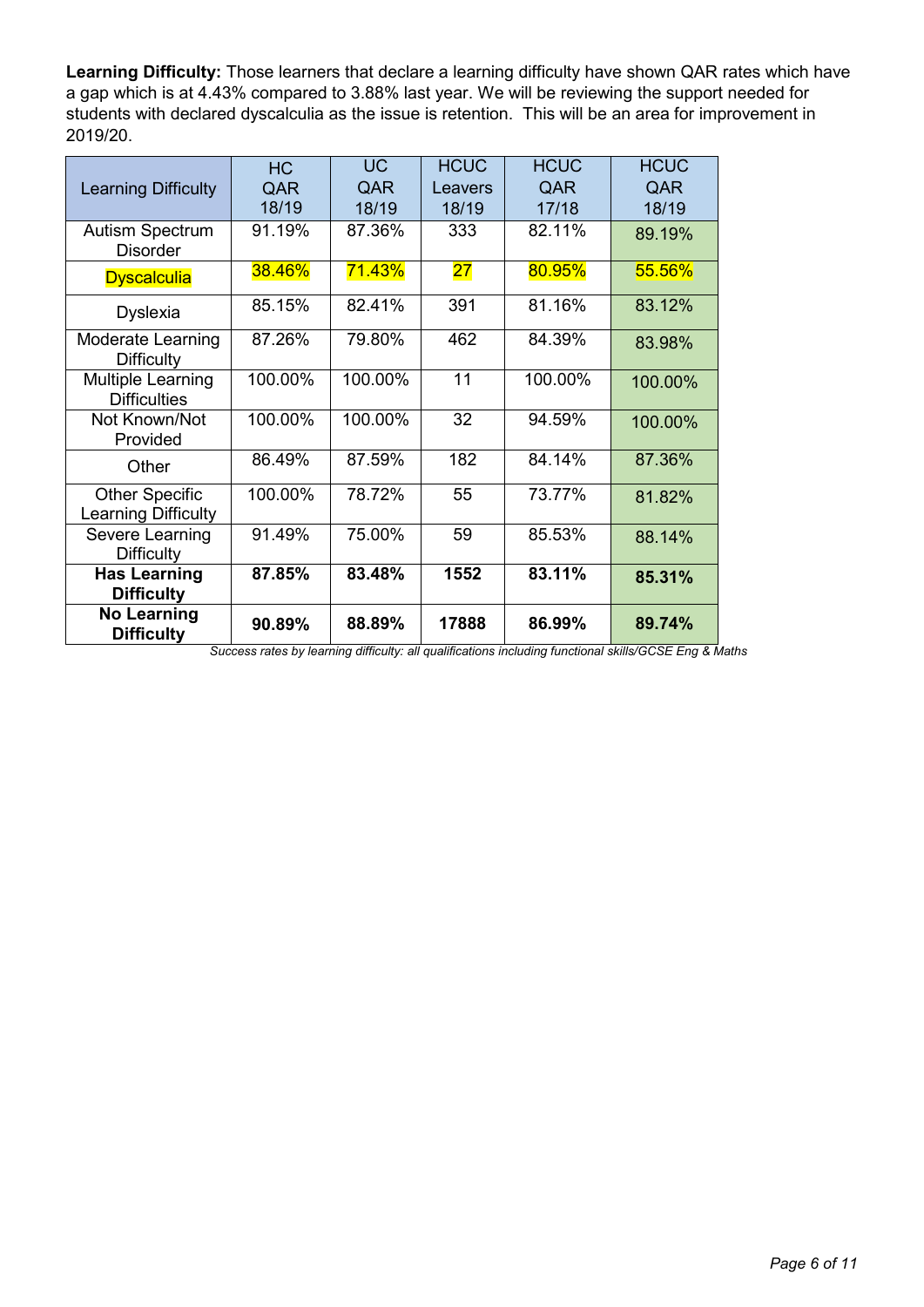## **2. Staff**

# **BAME Representation**

| <b>College</b> | 2019   | 2018  | 2017  |
|----------------|--------|-------|-------|
| <b>HC</b>      | 38.32% | 46.0% | 39.5% |
| UC             | 35.27% | 35.0% | 34.0% |

The BAME representation at HCUC at 36.19% is marginally above the HCUC target of 36%. HCUC BAME representation is also slightly above the GLA figure of 36% for BAME who are economically active in the London population. BAME representation at HC is well above the College target. At UC, the BAME representation is just below the 36% target.

#### **Gender**

Females

| <b>College</b> | 2019 | 2018 | 2017 |
|----------------|------|------|------|
| HC             | 74%  | 73%  | 73%  |
| <b>UC</b>      | 63%  | 74%  | 62%  |

HCUC female representation in 2019 is 66%, this figure is above 46% which is the GLA figure for females who are economically active in the London population

**Disability:** Staff disclosing a disability:

**Disability** 

| <b>College</b> | 2019  | 2018 | 2017 | 2016 |
|----------------|-------|------|------|------|
| <b>HC</b>      | 4.21% | 5.9% | 6.6% | 6.1% |
| <b>UC</b>      | 6.01% | 6.9% | 5.1% | 6.0% |

Nationally, the number of staff with a declared disability across the Further Education sector is 4.0%. At HCUC, the representation of staff with a declared disability is 5.47% which is above the FE benchmark. However, the HCUC 2019 figure of 5% is below 12%, which is the GLA figure for disabled persons who are economically active in the London population.

#### **Age breakdown - HCUC**

Age

| <b>Age Band</b> | 2019 | 2018 | 2017 |
|-----------------|------|------|------|
| < 44            | 39%  | 53%  | 39%  |
| > 44            | 61%  | 47%  | 61%  |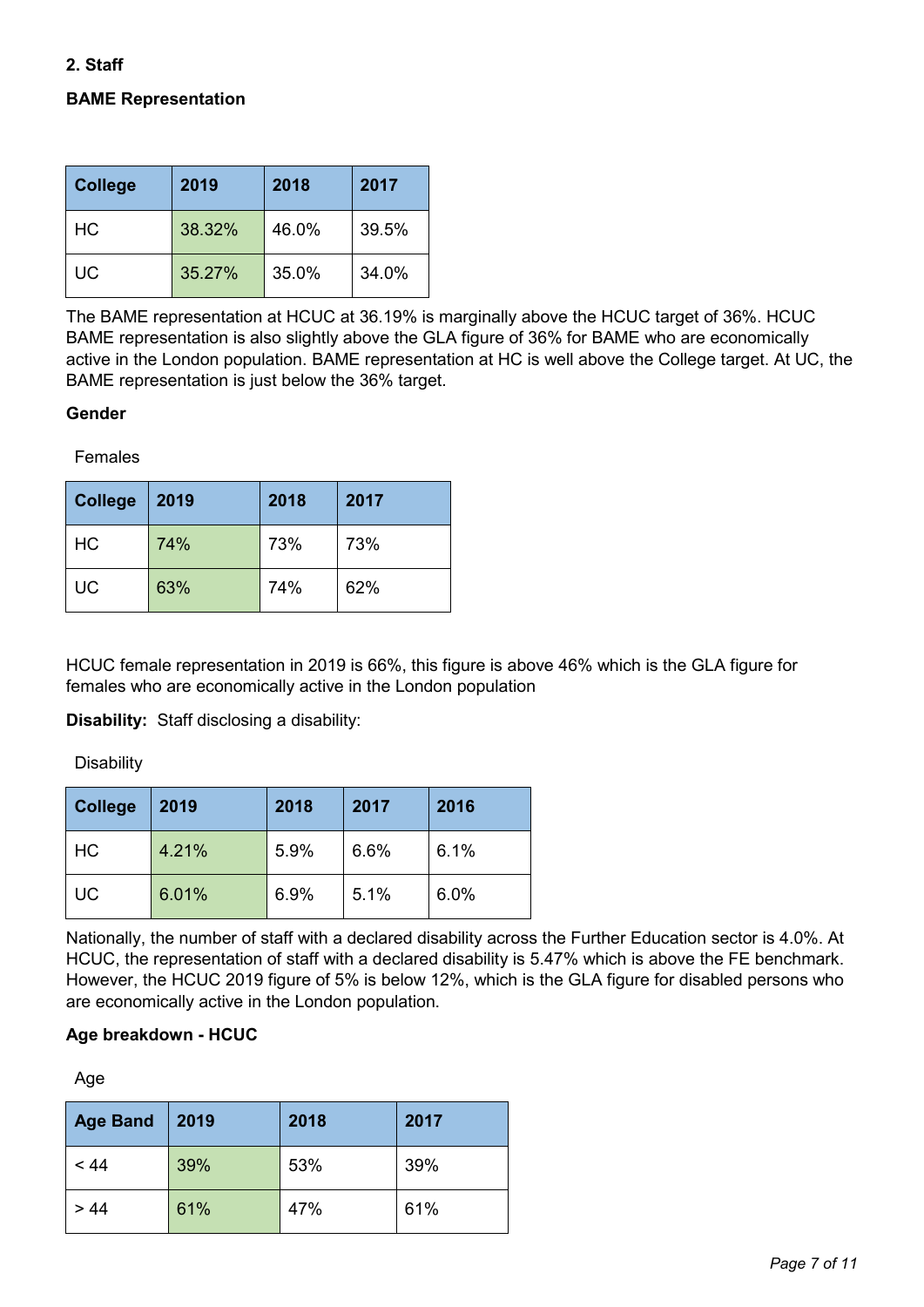The table shows that since 2017, the representation of staff in both age groups has not changed.

# **RECRUITMENT DATA**

| <b>Harrow College</b>                   | 2018/19 | 2017/18 | 2016/17 | 2015/16 |
|-----------------------------------------|---------|---------|---------|---------|
| % BAME Applicants                       | 60%     | 44.8%   | 20%     | 50.41   |
| % BAME Offers from total offers<br>made | 67.5%   | 33.3%   | 35.71   | 54.55   |

During the period 1st August 2018 to 31st July 2019, there were 425 applicants from a total of 44 recruitment campaigns.

- 37 candidates were offered roles. Of the 37 offered, 25 were from BAME groups (67.5%).
- 43.2% of appointments were male, and 56.8% were female.
- 73% of all appointed were in the >41 age group.
- There were 12 promotions in this period; of these, 5 were from BAME groups (41.7%).

| Uxbridge College                        | YTD   | 2017/18 | 2016/17 | 2015/16 |
|-----------------------------------------|-------|---------|---------|---------|
| % BAME Applicants                       | 58.9% | 59%     | 55.3%   | 55.3%   |
| % BAME Offers from total offers<br>made | 38.4% | 49%     | 40.7%   | 48.2%   |

During the period 1st August 2018 to 31st July 2019, there were 1398 applicants from a total of 144 recruitment campaigns.

- 112 candidates were offered roles. Of the 112 offered, 43 were from BAME groups (38.4%).
- 36.6% of appointments were male, and 63.4% were female.
- 53.6% of all appointed were in the >41 age group.
- There were 30 promotions in this period; of these, 8 were from BAME groups (26.7%)

# **Training**

The Equality and Diversity training programme continued to be delivered to staff. 34 staff were trained in 2018/19 on Equality and Diversity during the Whole College Training Days, making a total of 738 staff having received E&D Training over the past Six years.

Staff appraisals are used to give staff the opportunity to explain how they have contributed to equality & diversity across the protected characteristics. E&D training is mandatory at the College for all new staff and new Governors. E&D online training is provided to all new College staff when they join. The quality of this training is closely monitored to ensure that the training is of good quality. Feedback from new staff attending E&D training in 2018/19 was very good.

# **3 Effectiveness of policies and procedures**

**3.1 Equality and Diversity Action Plan**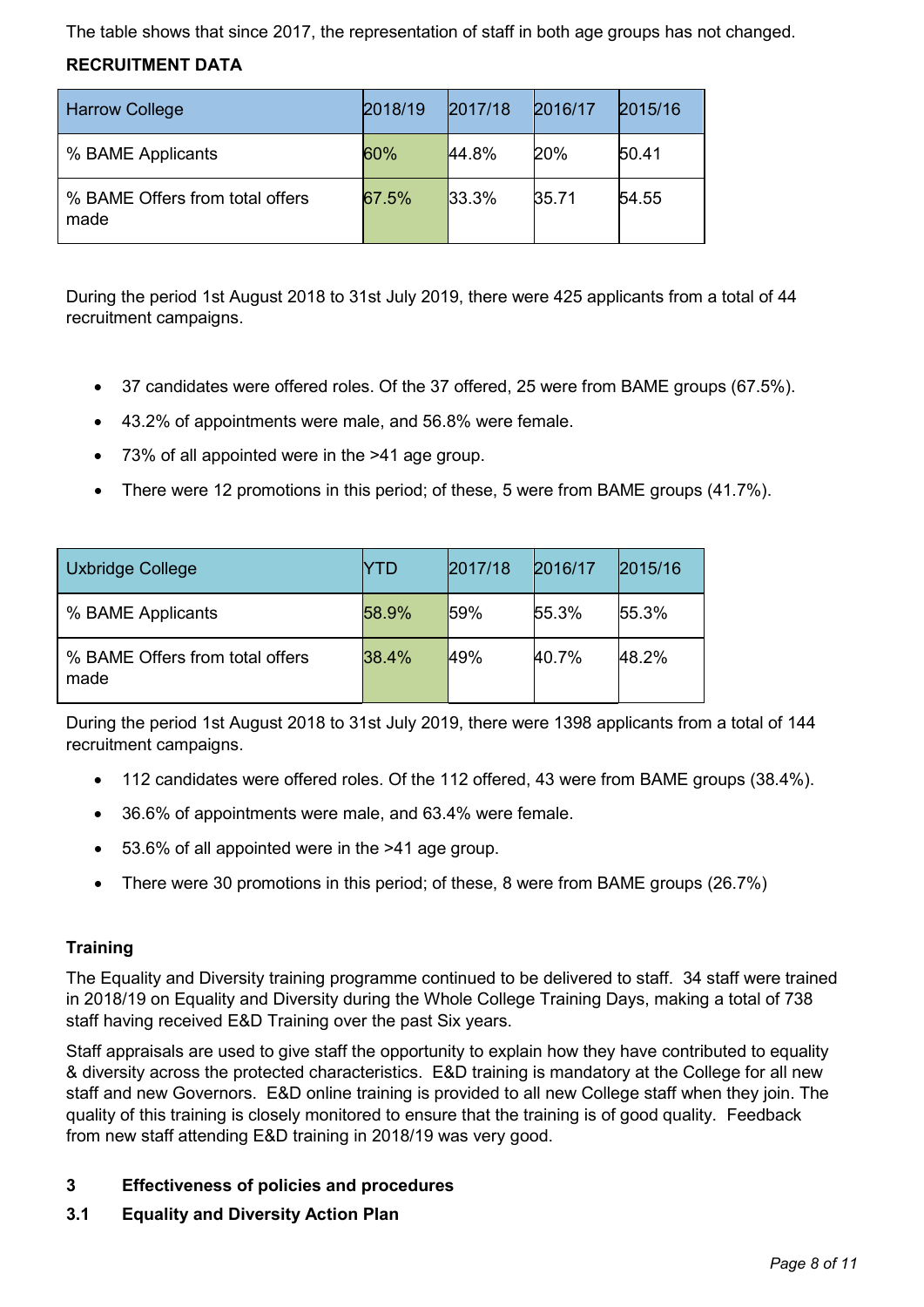Equality & Diversity Action Plans were in operation for 2018/19. Relative effectiveness of the Action plans is indicated by the fact that no actions were at red status ('no significant progress') by the end of the year. All actions achieved green status ('achieved', or 'progress as expected').

# **3.2 Student Disciplinaries**

For **Uxbridge College**, there has been a larger number of disciplinary hearings this year: 170 compared to 139 last year.

| <b>Ethnicity</b>                       | <b>Disciplinary</b><br>Count | Percentage of<br>disciplinaries | Percentage<br>population<br>18/19 |
|----------------------------------------|------------------------------|---------------------------------|-----------------------------------|
| Any Other White Background             | 10                           | 5.9%                            | 10.0%                             |
| Asian or Asian British - any other     | 9                            | 5.3%                            | 8.9%                              |
| Asian or Asian British - Bangladeshi   | 3                            | 1.8%                            | 1.2%                              |
| Asian or Asian British - Chinese       | $\Omega$                     | $0\%$                           | 0.1%                              |
| Asian or Asian British - Indian        | 12                           | 7.1%                            | 16.7%                             |
| Asian or Asian British - Pakistani     | 9                            | 5.3%                            | 7.6%                              |
| Black or Black British - African       | 34                           | 20%                             | 10.1%                             |
| Black or Black British - any other     | 3                            | 1.8%                            | 1.5%                              |
| Black or Black British - Caribbean     | 27                           | 15.9%                           | 5.3%                              |
| English/Welsh/Scottish/Northern Irish  | 14                           | 8.2%                            | 19.8%                             |
| Irish                                  | $\mathbf{0}$                 | $\overline{0}$                  | 0.2%                              |
| Mixed White and Asian                  | $\overline{2}$               | 1.2%                            | 1.4%                              |
| Mixed White and Black African          | $\overline{4}$               | 2.4%                            | 1.0%                              |
| Mixed White and Black Caribbean        | $\overline{7}$               | 4.1%                            | 2.5%                              |
| Not Known                              | $\mathbf{0}$                 | $0\%$                           | 0.0%                              |
| Other - Arab                           | 18                           | 10.5%                           | 4.8%                              |
| Other - Ethnic Group                   | 15                           | 8.8%                            | 6.7%                              |
| Other mixed/multiple ethnic background | 3                            | 1.8%                            | 1.8%                              |
| White Gypsy or Irish Traveller         | $\mathbf 0$                  | 0%                              | 0.2%                              |
| <b>TOTAL</b>                           | 170                          |                                 |                                   |

*Uxbridge College disciplinary 2018/19*

A disproportionate number of disciplinaries involving Black African, Black Caribbean and Arab students was found in 2018/19.

The College's action plan continues to identify and support 'behaviourally at risk' Black African, Black Caribbean and Arab students.

**Harrow College** disciplinary count shows similar disproportionate numbers of Black Caribbean/African/Any other students in relation to the College enrolment population. The College's action plan will identify and support Black Caribbean/African/Any other students.

| <b>Ethnicity Group</b>             | <b>Disciplinary</b><br><b>Count</b> | Percentage<br>disciplinaries | Percentage<br>population |
|------------------------------------|-------------------------------------|------------------------------|--------------------------|
| Mixed/multiple ethnic background   | 9                                   | 9%                           | 6%                       |
| Asian - Indian/Pakistani/Any Other | 26                                  | 26%                          | 35%                      |
| White - British/Irish/Any other    | 23                                  | 23%                          | 24%                      |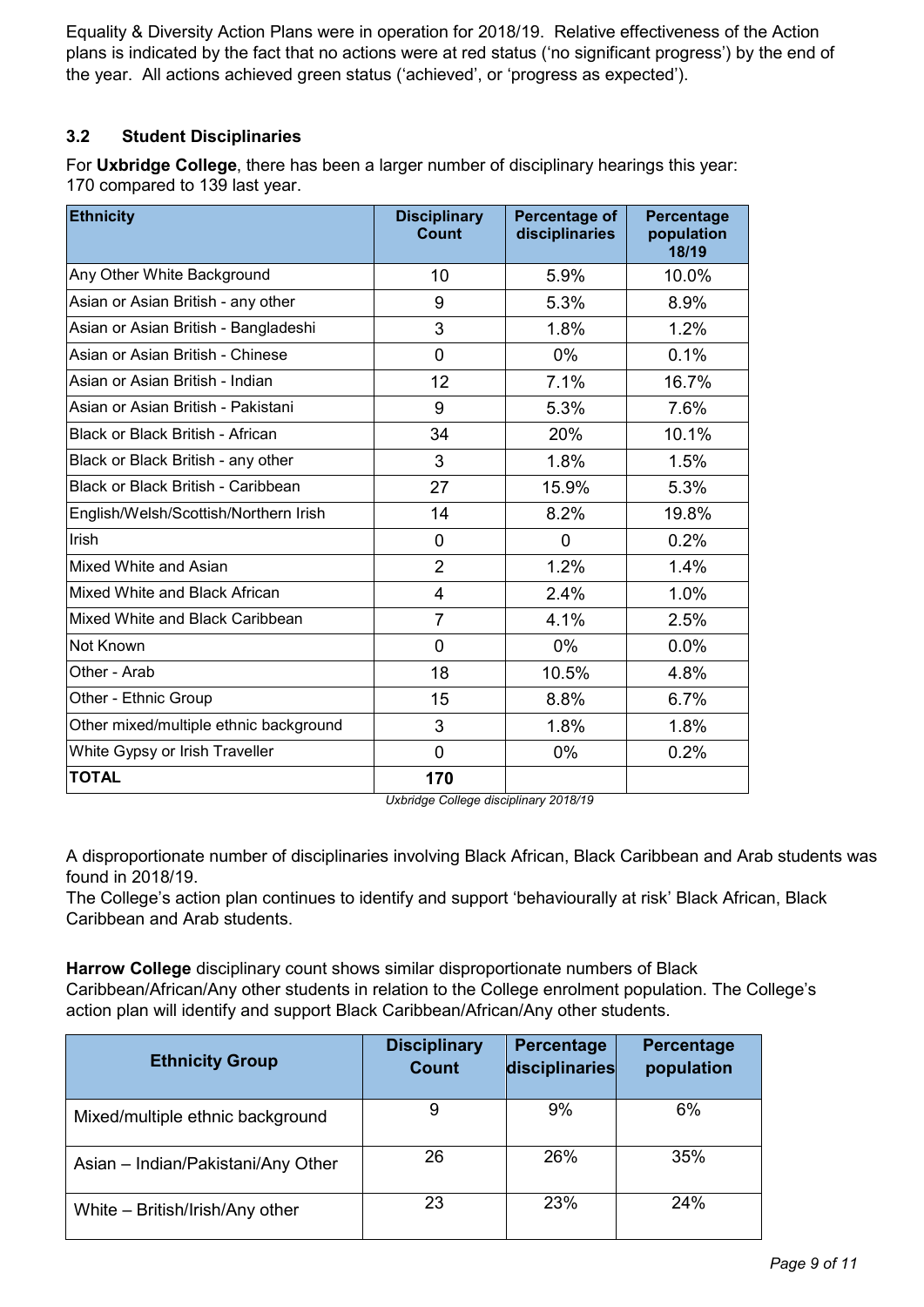| Black- African/Caribbean/Any Other | 25  | 25%  | 19%  |
|------------------------------------|-----|------|------|
| Other - Ethnic Groups/Unknown      | 17  | 17%  | 16%  |
| Total                              | 100 | 100% | 100% |

# **3.3 Student Involvement in Equality and Diversity activities**

The Student Executives helped organise a range of activities to celebrate diversity including Black History Month tutorials, a 'Unity' event promoting the huge array of cultural experiences was held and promoted in tutorials, and a holocaust awareness event was held. Other international days are celebrated. The College's Gender Identity Policy is used to support transgender students. An LGBT student group was active in 2018/19 and this helped to promote awareness and tolerance.

The College takes bullying extremely seriously. The College records bullying cases and takes appropriate actions including disciplinary hearings. In 2018/19 the College promoted anti-bullying tutorials and events. It has delivered internet safety e-tutorials and it has a 'report abuse' button on its intranet pages. Effective 1-1 support for students experiencing bullying is provided by the Student support teams.

# **4 Response to legislation**

The Equality Act became law in Oct 2010 and the Public Sector Duties became law in April 2011.

The College is mindful of the protected characteristics defined in the Act of: age; disability; gender reassignment; marriage and civil partnership; pregnancy and maternity; race; religion or belief; gender; and sexual orientation. In addition, the College is mindful of socio-economic disadvantage as a particularly important area in education.

The College has published this information on its website and updates it annually in accordance with its legal requirements. As part of the legislation the College must set and review objectives for E & D every four years. The College's objectives are:

| Aim                          | <b>Objective</b>                                                                                                                                                                                                                                  | How measured                                                                                                                                                                                                                       | Comment                                                                                                                                                                                                                                                      |
|------------------------------|---------------------------------------------------------------------------------------------------------------------------------------------------------------------------------------------------------------------------------------------------|------------------------------------------------------------------------------------------------------------------------------------------------------------------------------------------------------------------------------------|--------------------------------------------------------------------------------------------------------------------------------------------------------------------------------------------------------------------------------------------------------------|
| 1. Student<br><b>Success</b> | Remove or minimise<br>disadvantages suffered<br>by people due to their<br>protected characteristics<br>by: narrowing the gap for<br>success and destinations<br>across groups and<br>achieving student<br>success above the<br>national averages. | Student success for groups<br>with protected characteristics<br>(BAME, Disability, Gender,<br>Learning Support, High<br>needs), to be within 5% of the<br>College average and above<br>the national averages (where<br>available). | All ethnicity groups are currently<br>within 5% of College and above<br>national averages except Black<br>Caribbean. Gender gap is<br>3.26%. Socio-economic<br>disadvantage, High needs<br>Looked after, and those<br>declaring LDD gap are within<br>$5%$ . |
| 2. Staff<br>Recruitment      | Advance equality of<br>opportunity by: having a<br>workforce that is<br>representative of the<br>local BAME population.                                                                                                                           | BAME staff employed in the<br>College to reach 35% within<br>the next 3 to 5 years.                                                                                                                                                | The BME representation across<br>HCUC is 36.2%, as of Oct 2019.<br><b>HCUC BAME representation is</b><br>also slightly above the GLA<br>figure of 36% for BAME who are<br>economically active in the<br>London population.                                   |

## **5 Complaints**

Complaints are monitored through the E & D action plan and no significant anomalies were found in relation to protected characteristics.